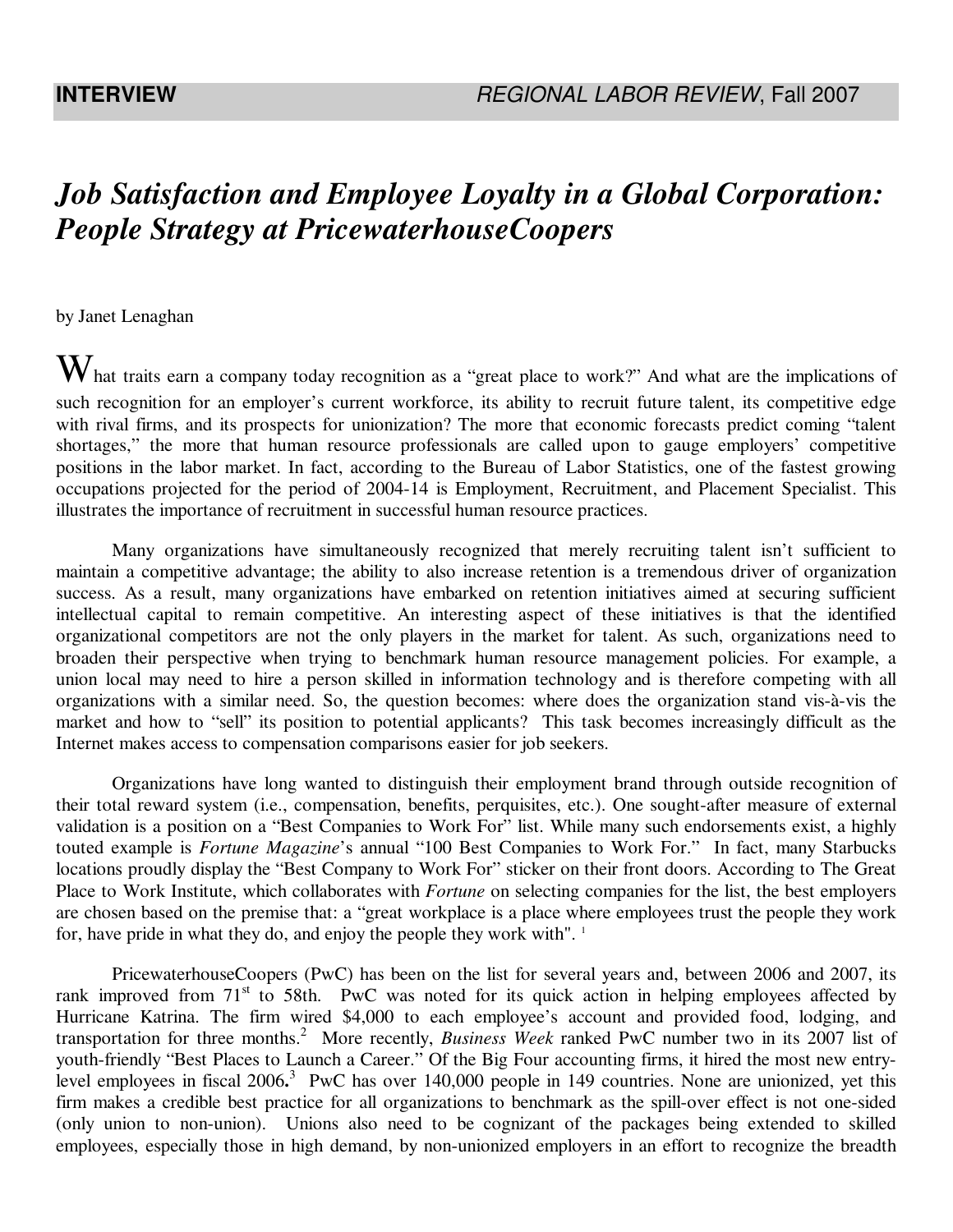and depth of total rewards packages. This is especially pertinent in the New York metropolitan area, where talent can walk easily.

Michael Fenlon is currently the Managing Director for People Strategy and US Markets HR Leader for PwC. He is responsible for the ongoing development of Human Capital strategy, while also supporting its implementation within its Assurance, Tax and Advisory Lines of Service. Before accepting his current position at PwC, he served as Associate Dean of the Business School at Columbia University in New York. He was responsible for overseeing the MBA programs for executives in New York as well as partnership programs in London and San Francisco. Dr. Fenlon is a member of the American Psychological Association and the Academy of Management. Dr. Fenlon received his Ph.D from Columbia University, where he also completed three masters degrees. He has taught in the areas of strategic and organization change, and leadership development.

#### **Q: How would you describe your position within the organizational structure of PwC?**

**MF:** I'm part of our human capital organization, so I report to our head of human capital, Scott Duncan. And I'm responsible for People Strategy. I work with each of our lines of service -- Assurance, Tax and Advisory. We are a matrixed organization and have a geographic organization, as well. I work with multiple dimensions of our matrix to implement our People Strategy.

# **Q: It's interesting that PwC calls it "People Strategy." Why?**

**MF:** We're in professional services, so what we have to sell, what we offer in the marketplace is our people. In other words, our intellectual capital, how we've organized, optimized those services. So it's the skills, the knowledge and the expertise of our people. That's what we have. That's our asset.

## **Q: Why did PwC want to become an employer of choice? What were the expected benefits? Ultimately, do you think that those benefits have been realized?**

**MF:** It's been a journey for us, and partly I'll talk about some history that predates my arrival at PwC. And it's actually one of the reasons why I joined PwC because I found the leadership here to be deeply committed to its people agenda and issues that I really care about and I find enormously challenging and engaging. A number of years ago, PwC applied for the "Great Place To Work" recognition and the feedback from the institute was: "Don't even apply. You're in no position to apply, and it will take many, many years before you're in a position even to apply," given the issues that they saw.

#### **Q: Do you know what some of those issues were?**

**MF:** There had been very high turnover, for example. So I think the leadership at that point wanted to apply because they recognized the importance of our People Strategy. It was a part of our business strategy. The leadership was personally committed. Dennis Nally, our Senior Partner, and his leadership team were intensely focused on our People Strategy, and continue to be.

In some ways, perhaps they took this feedback as a personal challenge, but it was part of, I think, recognition of areas, opportunities where we had to significantly strengthen our approach to developing and retaining our top talent. That led to a hard look in the mirror, a careful kind of diagnostic and assessment, and then a series of actions around a strategy that over time came to be known as our Unique People Experience, (UPE for short) and is wed with our client strategy.

So if you just took one presenting symptom, which is high turnover, why is that? If you did a root cause analysis, why do we have high turnover? That was the kind of work we started to engage in that led to a very specific action plan. In my opinion, one of the realities was that we needed stronger relationships in the firm. We had grown dramatically. Every year, we're often the number-one or number-two employer of undergraduate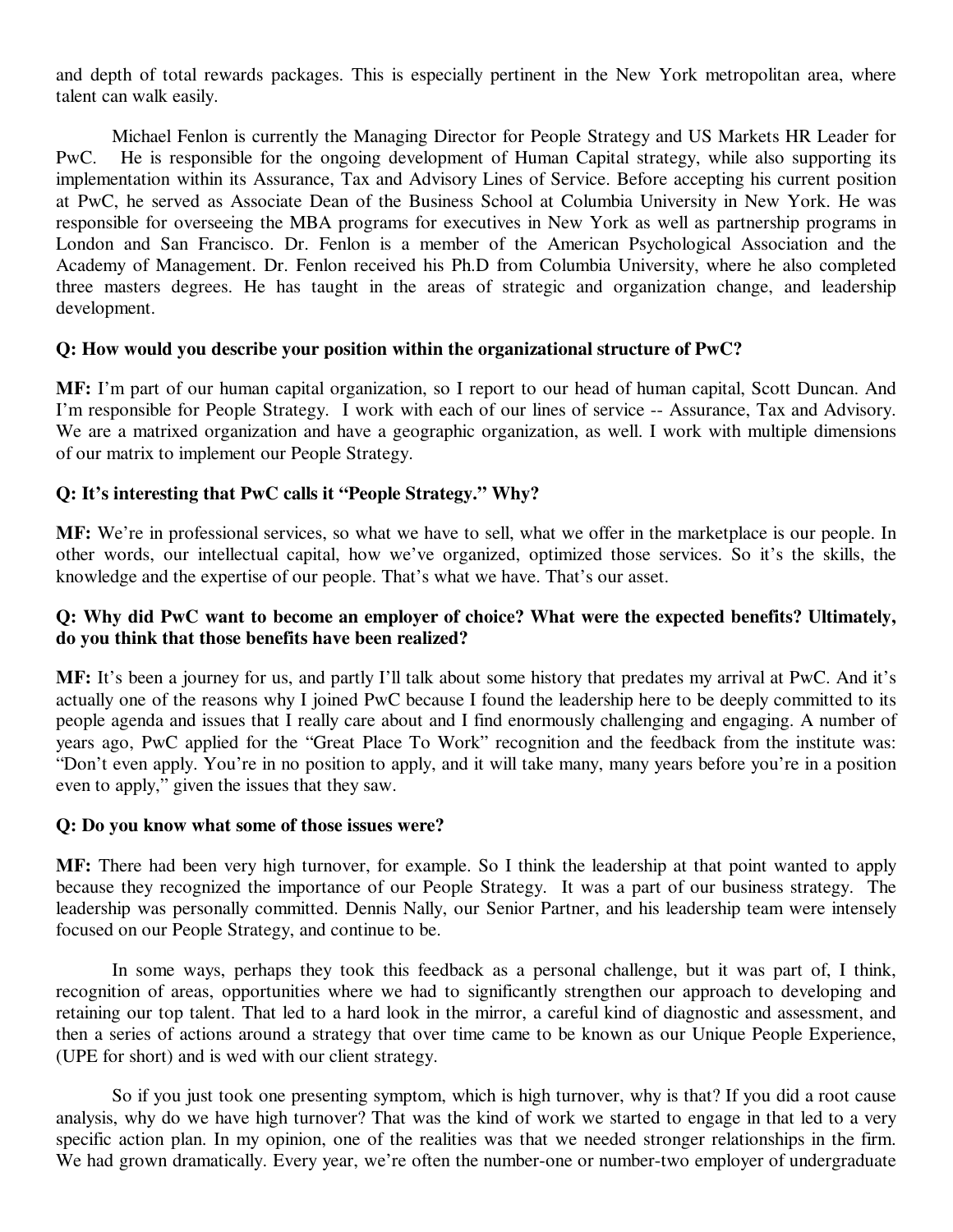business students in the United States. We'll bring in every single year thousands of business students from across campuses all over the United States.

At the same time, there was a revolving door. We had huge numbers of people leaving. So we started to monetize the cost of that turnover, the negative impact it had, not just from a financial standpoint, but culturally as well, and started to identify some actions we could take to address it.

I think one of the keys here—and this is an important point of emphasis—is there is no single lever a manager has to pull or a silver bullet. It's about alignment of the entire organization of many key levers, if you will, that impact our people experience here at the firm. That includes everything from looking at who we bring in from a sourcing standpoint—are we really bringing in the right people for our profession, our industry?

We recognize that students today are focused on, "What am I going to acquire in the next few years in terms of the value of the experiences I have and the skills and knowledge I acquire?" This in turn led to an approach with our career development that was different, helping people understand specifically what it is they're going to acquire, the kinds of experiences, the kinds of skills, and how that translates into options and opportunities for their own career, whether they stay here at PwC or whether they move on as an alum of the firm.

Going back to your overall question: was it one thing? No. I think it's a multiple set of enablers, in a sense, everything from our sourcing strategy, how we bring people on board, how we train and develop, and a very strong focus on relationships.

#### **Q: Has PwC performed a cost-benefit analysis of the strategy to become an Employer of Choice?**

**MF:** I don't know what the answer to that would be in the sense of what it costs. Our aim is not about lists. Obviously, we value external validation of our progress. It's always great when others who are independent can confirm progress we've made as a firm.

But what I'm talking about is different. It's not about a list. It's really about how we run our business, how we engage our people in the deepest way. So one of the actions that came out of the diagnostic I was describing was something called connectivity. We linked everyone in the firm with a partner leader. And the aim here was to develop a relationship that was holistic, not just about performance on engagements, but on our people's career aspirations and interests.

## **Q: PwC has reported that one of the findings of the global people survey the firm conducts was the fact that people were looking for stronger personal connections with their managers. Is this how the firm responded?**

**MF**: That was one response. But there have been others. Another strategy we have in place today is about everyday coaching. And this is, of course, at the heart of the notion of continuous learning. It's partly our value proposition in professional services at PwC, which is, you're going to learn more here than anywhere else. In other words, you're going to be challenged. You're going to have great clients, challenging work experiences, and the experience itself is going to be very enriching, in part because we place such a strong emphasis on onthe-job learning and the development of skills and expertise.

That goes to coaching. So when we talk about on-the-job learning, it's all about coaching and making sure that all partners and managers, for example, understand they are teachers, that part of their formal job is the development of their people. That requires candor, honest dialogue, helping people understand exactly where they stand today and what they need to do to improve their performance, to enhance their skills.

#### **Q: Are your managers evaluated on their ability to evaluate others?**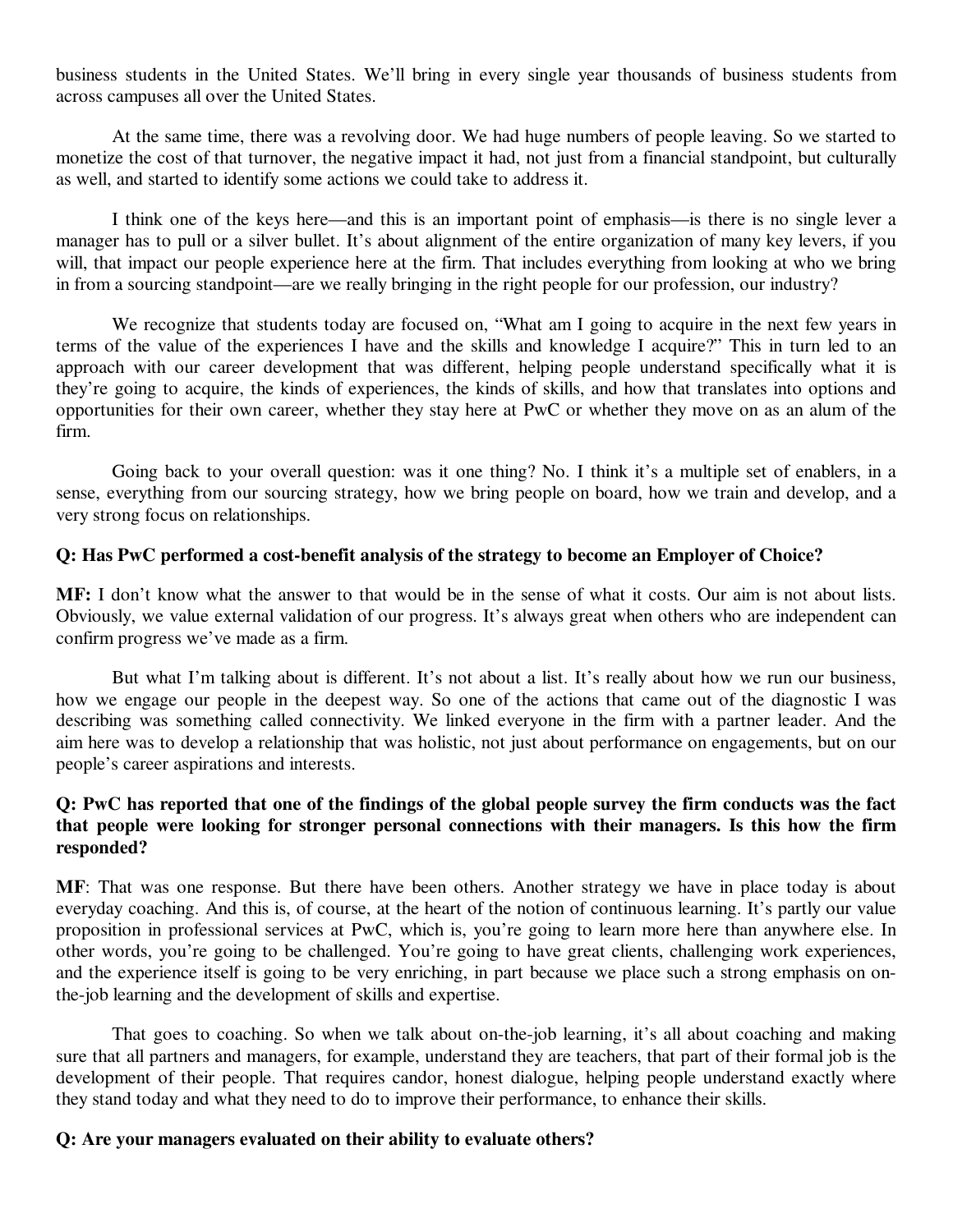**MF:** Our managers get feedback on a couple of dimensions. People are a core element. We also do an overall firm-wide Pulse Survey in addition to that Global Survey you mentioned. So we're assessing ourselves on a number of dimensions.

## **Q: Could you give us an example of some of the areas employees are asked about in those surveys?**

**MF:** One area, for example, is coaching development. Do they feel like they're getting quality feedback? Do they feel like there is sufficient time devoted to coaching? A staff member will initiate a performance feedback form, and in that form they're going to be getting feedback on the quality of their work. They will also receive feedback on the people dimension -- their effectiveness as a team member as well as their contributions to the team. That's an example of a system that's intended to help drive this kind of candid discussion.

# **Q: PwC engages in 360-degree feedback?**

**MF:** Yes, both upward and peer feedback. Basically anyone who has responsibility for people is involved in that process, as well. So that's another human capital kind of tool. It is intended for developmental growth, but also to gauge progress and impact.

# **Q: Are the performance evaluations tied to compensation? Can you describe the evaluation policy?**

**MF:** We look at kind of a dashboard, a balanced scorecard of factors. That includes how people contribute in terms of the quality of their work. Obviously, their client service, the quality of their client service, is enormously important and skills related to teamwork and coaching are essential for distinctive client service.

# **Q: Are managers evaluated on their ability to motivate as well as coaching and counseling skills?**

**MF:** Absolutely. And they're inseparable from client service. Because what we do, again, in professional services, if you're going to deliver high-quality client service, you're going to need a team that's motivated, that's learning on the job, that's getting that kind of coaching.

**Q: The selection of employees must be an important part of your people strategy given the competencies needed to be successful at PwC. In fact, one of the critiques you might have had in 2000 was that you weren't hiring the right people, indicating a weakness in your selection process. The Senior Partner of PwC was quoted as saying, "Collaboration is perhaps the key skill required of today's organizations." And he went on to say that it's going to be pivotal in terms of company success. How do you select for collaboration? In the selection process, how does the firm gauge whether or not a person is going to be somebody that can embrace its core values? And of course, you have 10 core competencies -- how do you select for them?** 

**MF:** Well, collaboration is the ability to work in teams, to share ideas and knowledge, and diversity is something I'd want to relate to that, as well. So being able to work in a team environment where it's highly inclusive and diverse has been another key pillar of our People Strategy as well.

How do you assess for it? Well, the best predictor of future behavior is past behavior. So the question is: does someone have a track record of collaboration, of working in environments where they've been required to compromise, resolve conflict, where there's been some accountability for a shared goal. I think you can see that in a variety of ways. In some instances, that may mean someone who's done work with an organization on campus. Maybe they've done community service in a team based environment. Is there an example of all the projects they've been involved in that have required a high level of collaboration? I think you want to assess that behaviorally versus just kind of espoused intentions.

# **Q: Would you say that your selection process is much more behaviorally based?**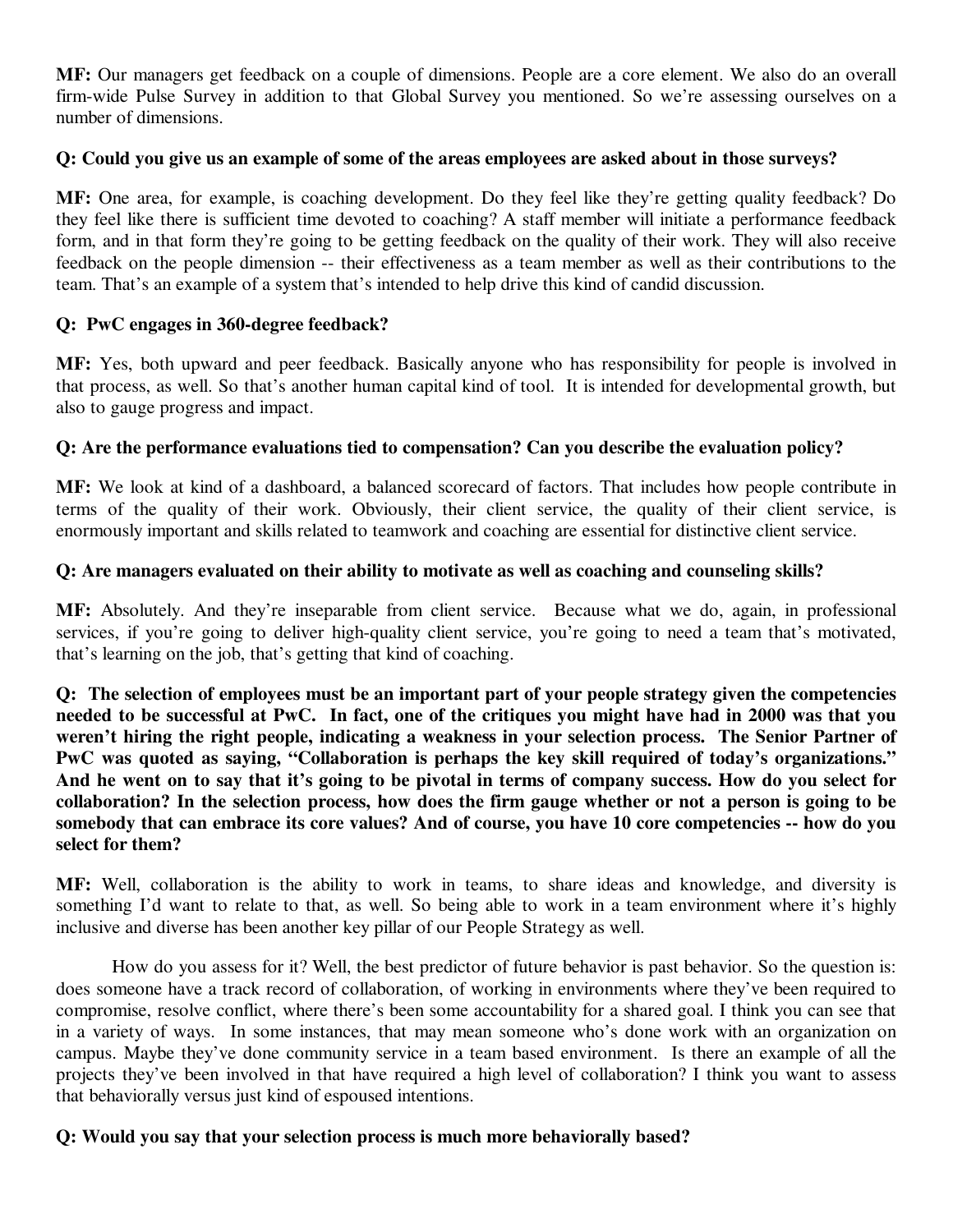**MF:** We do focus on behavioral examples, critical incidents that illustrate a particular competency.

**Q: PwC is an "Employer of Choice" and, according to the firm's published material, you have 64,000 applications for 2,600 opportunities this year in your UK firm, and Canada received 30,000 applications for 560 places. So you're saying that one of the benefits of being an Employer of Choice is that it yields very large applicant pools. Is there a distinction between employment brand and being an Employer of Choice? Does being an Employer of Choice drive the high applications?** 

**MF:** I think it's all about experience. I think it's all the things that go to constitute a brand reputation. Part of that, certainly, is the external recognition we get in the media. Students are very attuned to that today. But I think at the heart of it is the PwC experience. And that means challenging work experiences, recognition that this is a place where there's going to be investment and continuous learning. Diversity is something we're very proud of. In fact, we're being recognized this year by Catalyst.

It's about creating an inclusive environment where everyone can fulfill their potential. Now, that may sound like a platitude or what a lot of firms would say today. We believe we're putting that in action. It's a journey. It's never something you finish or declare final success with.

On the other hand, we've received some outstanding recognition. This spring we're being recognized by Catalyst as one of the top firms in the United States in promoting opportunities for women. And there are some programs I can describe to you that I think demonstrate our commitment to that, as well. As it relates to diversity, we have an extremely diverse workforce. Some of those elements of diversity are visible, others are not. At the end of the day, though, at that team engagement level, it's about inclusion and people feeling connected and valued and appreciated, and that they have a fair, equal opportunity to contribute. So that's really been the focus of our efforts.

Q: **PwC has used the Internet to recruit college graduates, clearly using a marketing strategy in the design. The pop music in the background with video clips of employees speaking to life at PwC – some are sitting with their laptop on the sand or talking about being able to balance home and work. I'm curious, though, why does PwC allocate resources to a specially designed website if you're already getting so many qualified applicants per job opening?** 

**MF:** I think the competition for top talent, for the right people is never ending. It's something you can never take for granted. I think the moment you do you get into trouble. So I think what you're describing reflects our commitment to continuously search for the very best talent we can engage with the firm.

## **Q: Clearly, it is a real effort to change perceptions of the industry and PwC specifically. For example, one of the video clips has an employee talking about how they can go rollerblading instead of reporting to work because they need to clear their head first. Clearly this employee's testimony is aimed at trying to address the concern over work-life balance. Why was that needed?**

**MF:** I think one of the things we discovered—I mentioned the research we'd done—one of the predictors of turnover was related to work-life flexibility. We've come a long way on this front. One of the things we've learned is that work-life means something for you that may well be different than it means for me. In other words, it's an individual or unique element for each one of us, how we define it. It means something very different for a parent of four kids, like me, versus someone right out of college who's single, just entering the workforce for the first time, doesn't have kids, but has other things going on in their life as well that are important to them.

And so this issue of flexibility is enormously important, because professional services is hard work, and there are no shortcuts. And so on the one hand, to really develop the expertise, to develop the strong professional reputation—I'm speaking on an individual level now— whether that means you want to become a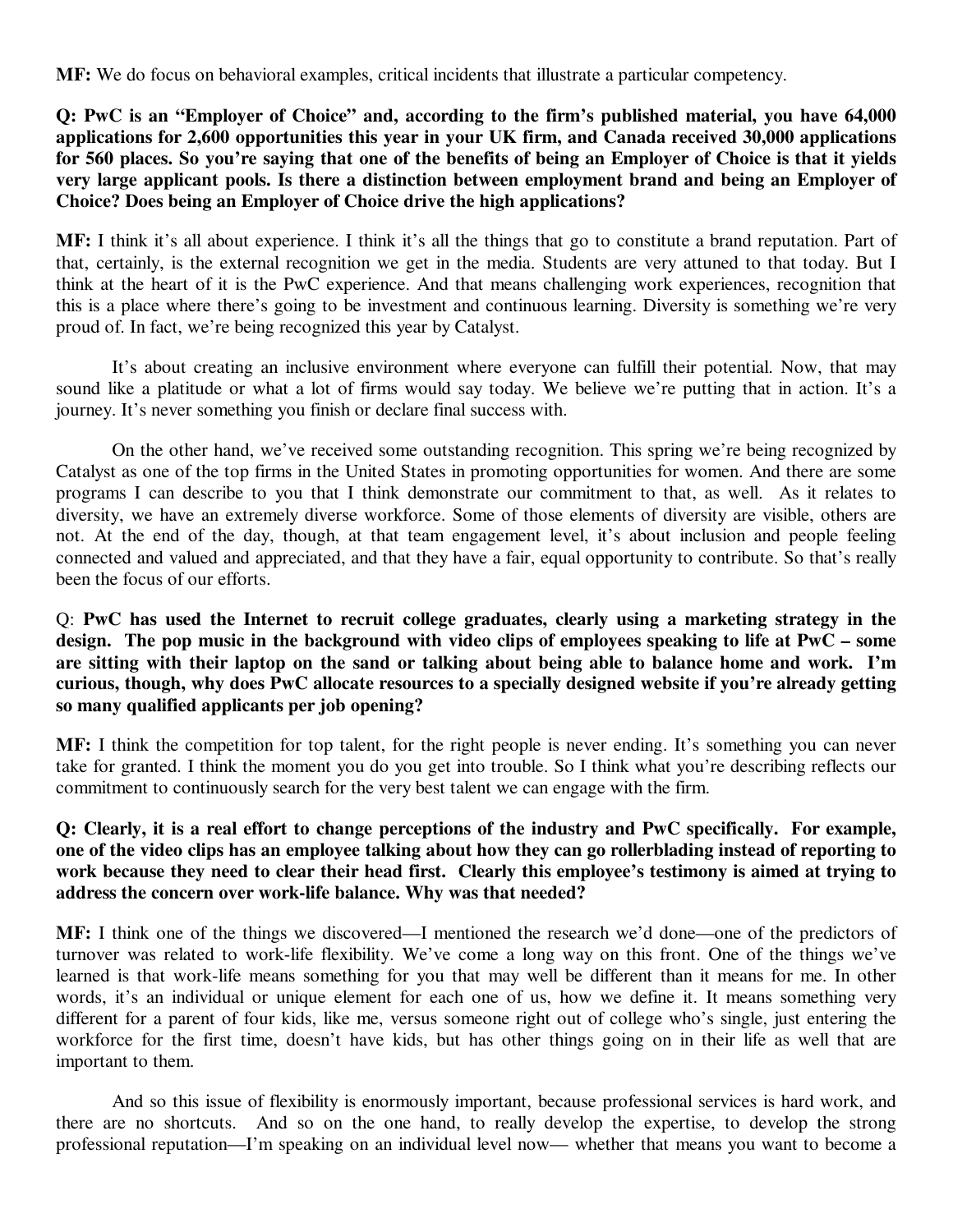physician, banker, attorney, regardless of the profession, it's going to require a lot of hard work, and some sacrifice along the way.

On the other hand, what we've learned is that it's possible to achieve that, and at the same time bring to bear a better flexibility in the workplace that in some ways can be even more accommodating. It leads to better productivity, better client service, and at the same time more satisfaction for our people.

Now, that requires conversations. That means sitting with my manager and saying, "Here's what my flexibility needs are. And in the context of our team, let's have a conversation to see how I can achieve those goals, so I can have success both professionally and in terms of this work-life, on both fronts." And it doesn't mean that—there are going to be days when you're going to have to work long hours -- periods of time when you're going to have to work long hours. There might be something that's not anticipated that I'm going to need to respond to. That's part of professional life.

At the same time, we've found that through better teamwork and planning, we can get better flexibility. Again, that's something that's individual, and I think that's one of the messages of the website. It means something different for each one of us.

## **Q: What about expatriates? Most companies and HR as a profession are struggling with high turnover among expatriates. Do you think that you're doing better than others and, if so, is that because you are an Employer of Choice?**

**MF:** Global mobility is an issue that's important to us, and as the economies of the world become increasingly integrated, it's a bigger and bigger issue for all businesses, all firms. I think some of the things we've learned are that the students today increasingly have done some sort of study abroad or have interests in international work of some sort. One of the keys is making sure that someone has strong ties or connectivity while they're on that assignment.

So it's both connectivity while they're on that assignment, and then a structured process to bring them back home so that there's not this sense that they become detached and they don't have a clear path back. Those are some of the things that we've been focused on.

#### **Q: How do you develop employees?**

**MF:** First, by doing it—not just talking about it, but doing it. And then supporting people in a number of ways. One is coaching -- helping team leaders harness the potential. Having diversity within the team. Dealing with some of the inevitable conflicts that might arise related to communication, particularly style differences, assumptions about how to relate to a manager, for example, that can vary considerably across cultures. So there's an educational component. We support our people through learning and education.

#### **Q: Would that be part of the structured onboarding experience?**

**MF:** It's about helping someone integrate as quickly as possible in a way that the experience is good for them, confirms their choice, and helps them get productive as quickly as possible. But also, there's a strong piece around values and engaging them on our values.

#### **Q: Are your values similar to your ten core competencies?**

**MF:** Well, the values—and these are shared globally—are leadership, teamwork and excellence. The core competency framework is also shared globally, and those are used as a base, as you were asking earlier, about performance appraisal. So I know I have a very clear picture of what's expected of me, what I need to demonstrate through those competencies. And we articulate them in a responsibility framework. So that really becomes the basis, then, for performance coaching, self-assessment and evaluations. So it's a shared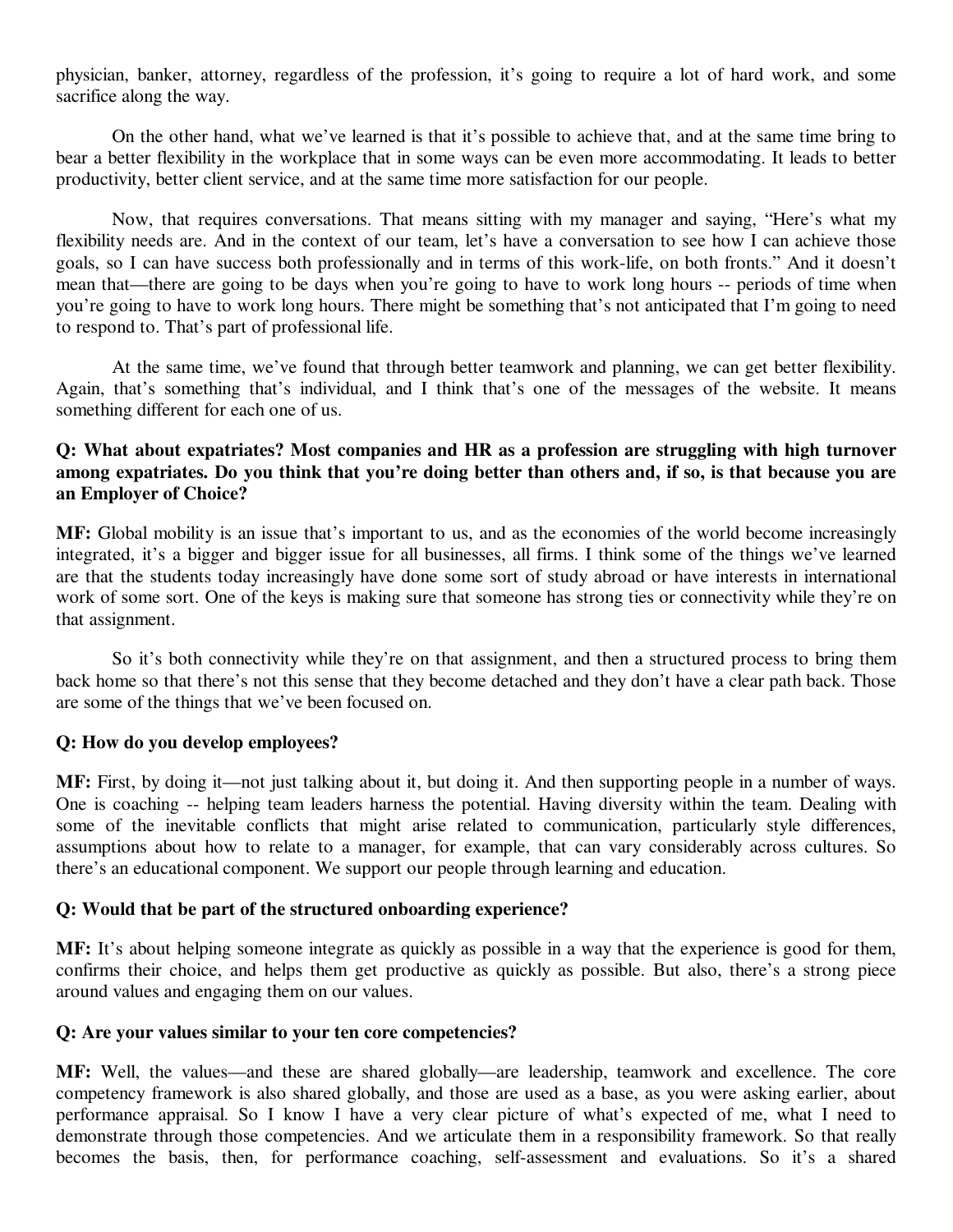framework, level playing field. You know exactly what's expected of you. You know exactly how you're going to be appraised. And that drives a high level of consistency, then, too, in the process.

# **Q. How does your People Strategy handle the different expectations of the firm's contingent workforce versus its core employees?**

**MF:** I think some of the challenges, when you're working in an organization that's geographically dispersed and you have many people at a client site is connectivity: making sure they continue to feel connected to the firm. Because you're right, most of our people aren't always spending time in the office. They're out at the client site with the team, the engagement team, at various sites.

As we launch more team-based models, the role of HR is being examined. One of the things we're finding is some of our HR professionals now are going out to spend time with our teams at the client sites, not just staying in the office. So it's a very different model. It's more consultative and it's more focused on facilitating teamwork, adding value in a new way, not just administrative transactions in HR. It's more focused on our coaching and development agenda, as well. So making sure our people have a consistent PwC experience regardless of how much time you're spending in the PwC office, I think, is very important.

# **Q: You mentioned before that you have an energized alumni network. In fact, I think you call it the Alumni Key Program. Can you tell us a little bit about that, and why is the firm committed to it?**

**MF:** For a couple of reasons. One is when individuals have an experience here as an employee, as a staff member, a partner, we want that relationship to continue if they leave the firm. That may mean a couple of things. It might mean they'll come full circle and return to PwC at some point. It certainly occurs. It might also mean that we would work with them down the road. And we want them to have that kind of connectivity. I think it reflects well on the experience people have had. When they've had a positive, energizing experience, they want to maintain the relationships, the network, even if they leave the firm. So I think it's a win-win.

## **Q: Do you think that is something that would work in other types of industries, or is it unique to your industry because of the fact that somebody who's leaving your firm, your alumni, will tend to either be working with you at some point as a client or, perhaps, looking to work again as a management consultant?**

**MF**: I don't think it is unique to our industry. I think there are probably certain characteristics of our firm: that people, as I say, are energized; they want to maintain a connection; they want to maintain some relationships. Perhaps for PwC there is something unique, but I don't know that it's restricted to any industry.

# **Q: Is there anything else that you'd like to say in conclusion?**

**MF:** The value proposition for employers today is changing, and in part it goes back to where we started, being very clear about the kinds of experience that you're going to provide, the learning and development that will be provided, and crystal clarity around expectations for high performance. It's about the full picture. It is making sure individuals, both in terms of the recruiting process, and in their experience here, have an understanding of the value proposition, what's expected of them, but also what they should expect from the firm and from their coaches. Enriching experiences, challenging work experiences, coaching and development, diversity, and working with the best clients.

\_\_\_\_\_\_\_\_\_\_\_\_\_\_\_\_\_\_\_\_\_

*Janet Lenaghan is an Assistant Professor of Management at Hofstra's Zarb School of Business.*